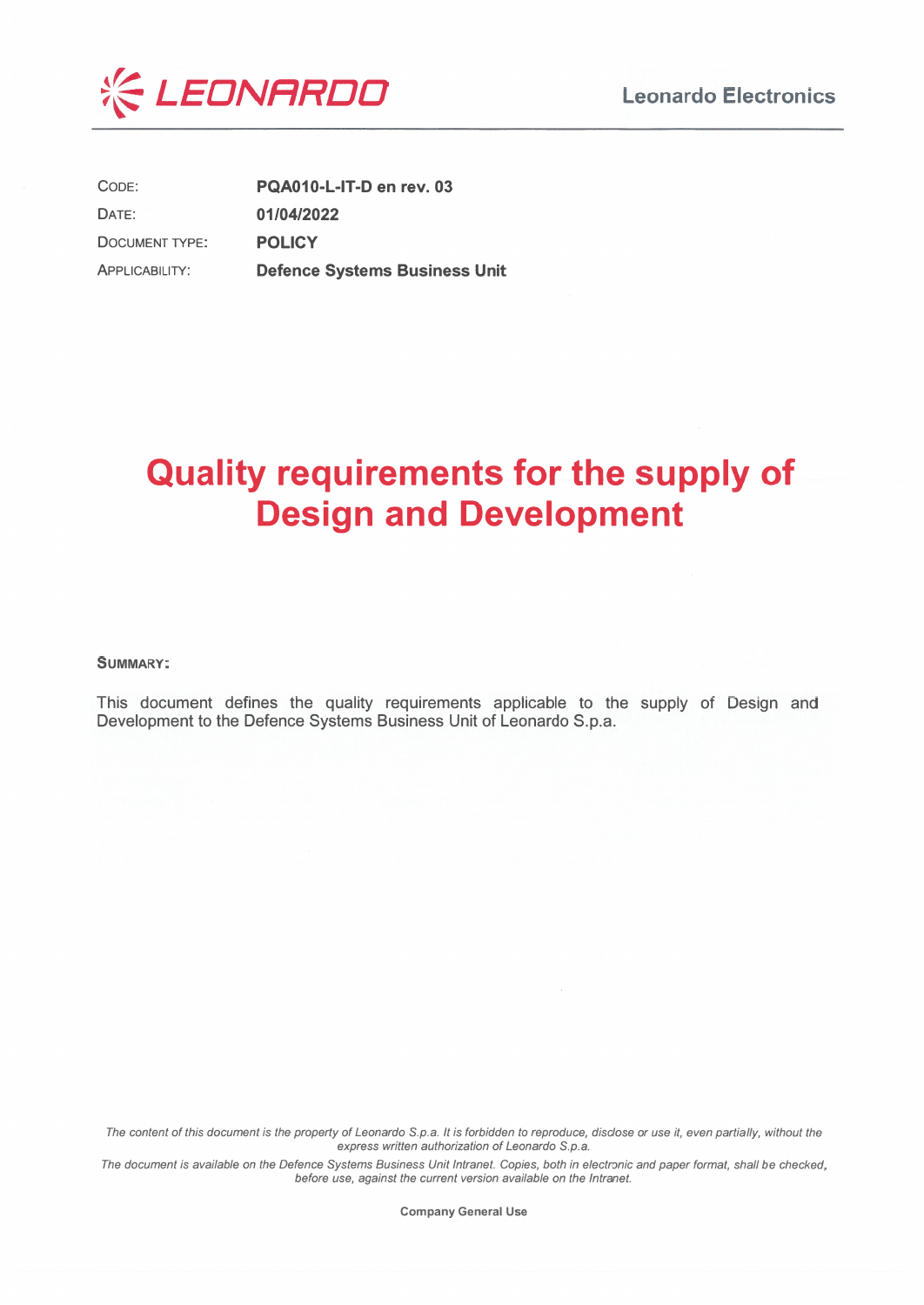

|           | <b>Responsibility/Unit</b>                    | <b>Name/Signature</b> |
|-----------|-----------------------------------------------|-----------------------|
| Author[s] |                                               |                       |
|           |                                               | C. Pagni              |
|           | Manufacturing & Engineering Quality Assurance | Signed                |
|           |                                               |                       |

Owner[s]

|                                                  | G. Sannino |
|--------------------------------------------------|------------|
| <b>Process Owner - Product Quality Assurance</b> | Signed     |
|                                                  |            |

**Authority** 

|                                                      | M. Romagnoli |
|------------------------------------------------------|--------------|
| <b>Process Authority - Product Quality Assurance</b> | Signed       |
|                                                      |              |

For conformance to original Italian edition

 $\boldsymbol{\rho}$ M. Romagnoli

Date: 2022/05/06

Process Authority - Product Quality Assurance

# **AMENDMENT RECORD**

| Rev.    | <b>Date</b> | <b>BMSCP</b> | <b>Description</b>                                                                                                                                                                                                                                                                                                                                                                                                                                                                                                                        | <b>Authors</b> |
|---------|-------------|--------------|-------------------------------------------------------------------------------------------------------------------------------------------------------------------------------------------------------------------------------------------------------------------------------------------------------------------------------------------------------------------------------------------------------------------------------------------------------------------------------------------------------------------------------------------|----------------|
| $00 \,$ | 07/07/2017  |              | First issue                                                                                                                                                                                                                                                                                                                                                                                                                                                                                                                               | C. Pagni       |
| 01      | 15/03/2018  | 007          | Whole document <sup>(*)</sup> updated and reformatted to match general requirements of the new<br>procedure PQA004-L:<br>adapted the text of requirements to include references to the requirements of<br>PQA004-L:<br>modified the applicability to refer the types of supplies identified in PQA004-L;<br>introduced information on the supply Classification Index;<br>introduced requirements for production of prototype.<br>(*) For this reason the marking of the outer edge is omitted.                                           | C. Pagni       |
| 02      | 22/10/2018  | 057          | Para. 2.1 - Updated ref. to UNI EN 9100:2018;<br>Para, 5.2 - Added requirement: the Risk Management Plan shall be submitted for approval;<br>Para. 5.2 – Removed option to include planning documents in the Quality Plan (only<br>requirements in Appendix B apply);<br>Para. 5.8 - Specified difference between design review "Passed" or "Passed under<br>Reserve"; - Added requirement for joint reviews to be approved by Leonardo-SDI;<br>Appendix A - Removed case of IC not specified in the PO;<br>Appendix B - Table 2 modified | C. Pagni       |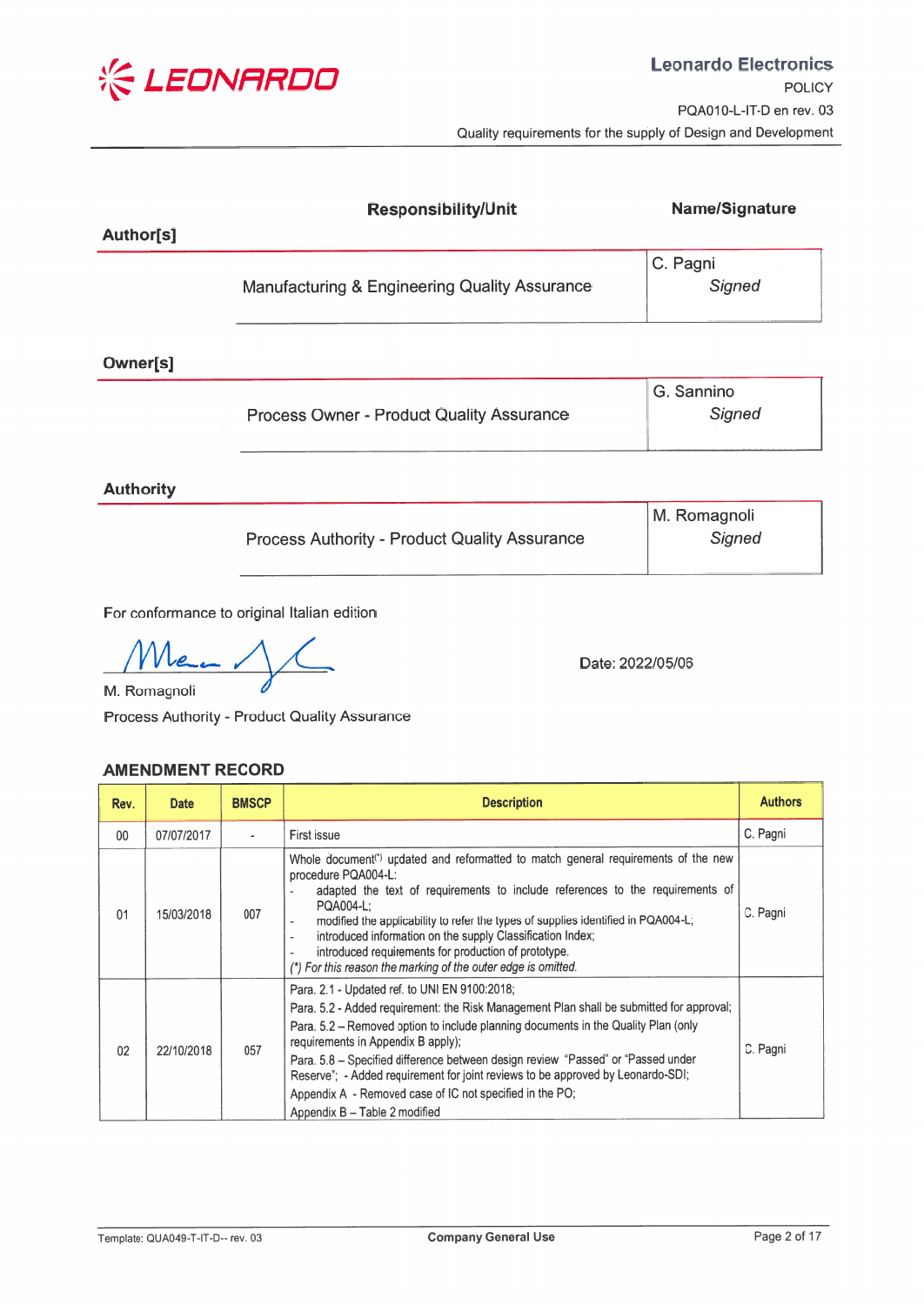

**Leonardo Electronics** [POLICY](#page--1-0) [PQA010-L-IT-D](#page--1-1) en rev. 03

[Quality requirements for the supply of Design and Development](#page--1-2)

| Rev. | <b>Date</b> | <b>BMSCP</b> | <b>Description</b>                                                                                                                                                                                                                                                                                                                                                                                                                                                                                                                                                                                                                                                                                                                                                                                                                                                                                                      | <b>Authors</b> |
|------|-------------|--------------|-------------------------------------------------------------------------------------------------------------------------------------------------------------------------------------------------------------------------------------------------------------------------------------------------------------------------------------------------------------------------------------------------------------------------------------------------------------------------------------------------------------------------------------------------------------------------------------------------------------------------------------------------------------------------------------------------------------------------------------------------------------------------------------------------------------------------------------------------------------------------------------------------------------------------|----------------|
| 03   | 01/04/2022  | 580          | Modified code and template of the document according with updated company standard<br>(not traced in the document);<br>Whole document: replaced "Division" with "Business Unit"; replaced refs. to PQA004-L<br>with PQA004-L-IT-D and PQA011-L with PQA011-L-IT-D; minor changes have been<br>made to improve some requirement descriptions (not traced in the document);<br>Para. 1.1: Replaced AER-Q-2110 with AQAP-2310; removed AQAP-2210 (applicable in<br>PQA011-L-IT-D);<br>Para. 1.3: Modified title; added definition of "RQF Code" and relevant clauses;<br>Para. 2.1: Removed AER-Q-2110; Added AQAP-2105, AQAP-2310, ISO 10005,<br>ISO 10007:<br>Para. 3.1: Added definition of Dependability;<br>Para. 5.8: Added requirement for verifying and recording the effective implementation of<br>actions planned during the design reviews;<br>Appendix A, B: Replaced "Classification Index" with "RQF Code". | C. Pagni       |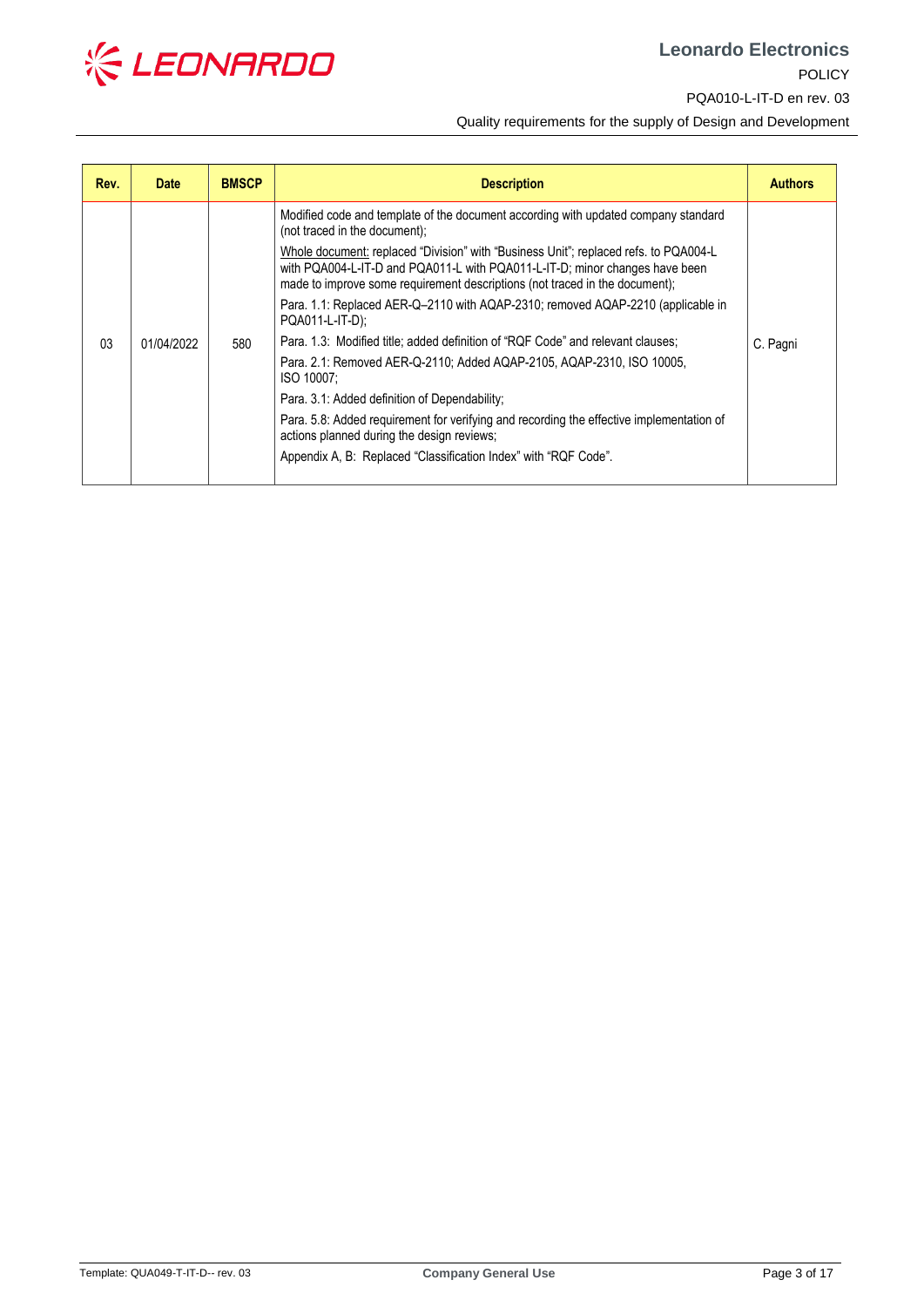

# **TABLE OF CONTENTS**

| 1                       |     |  |
|-------------------------|-----|--|
|                         | 1.1 |  |
|                         | 1.2 |  |
|                         | 1.3 |  |
| $\mathbf{2}$            |     |  |
|                         | 2.1 |  |
| 3                       |     |  |
|                         | 3.1 |  |
|                         | 3.2 |  |
| $\overline{\mathbf{4}}$ |     |  |
|                         | 4.1 |  |
|                         | 4.2 |  |
|                         | 4.3 |  |
| $5\phantom{.0}$         |     |  |
|                         | 5.1 |  |
|                         |     |  |
|                         |     |  |
|                         | 5.2 |  |
|                         | 5.3 |  |
|                         | 5.4 |  |
|                         | 5.5 |  |
|                         | 5.6 |  |
|                         | 5.7 |  |
|                         | 5.8 |  |
| 6                       |     |  |
| 7                       |     |  |
| 8                       |     |  |
| 9                       |     |  |
| 10                      |     |  |
| 11                      |     |  |
|                         |     |  |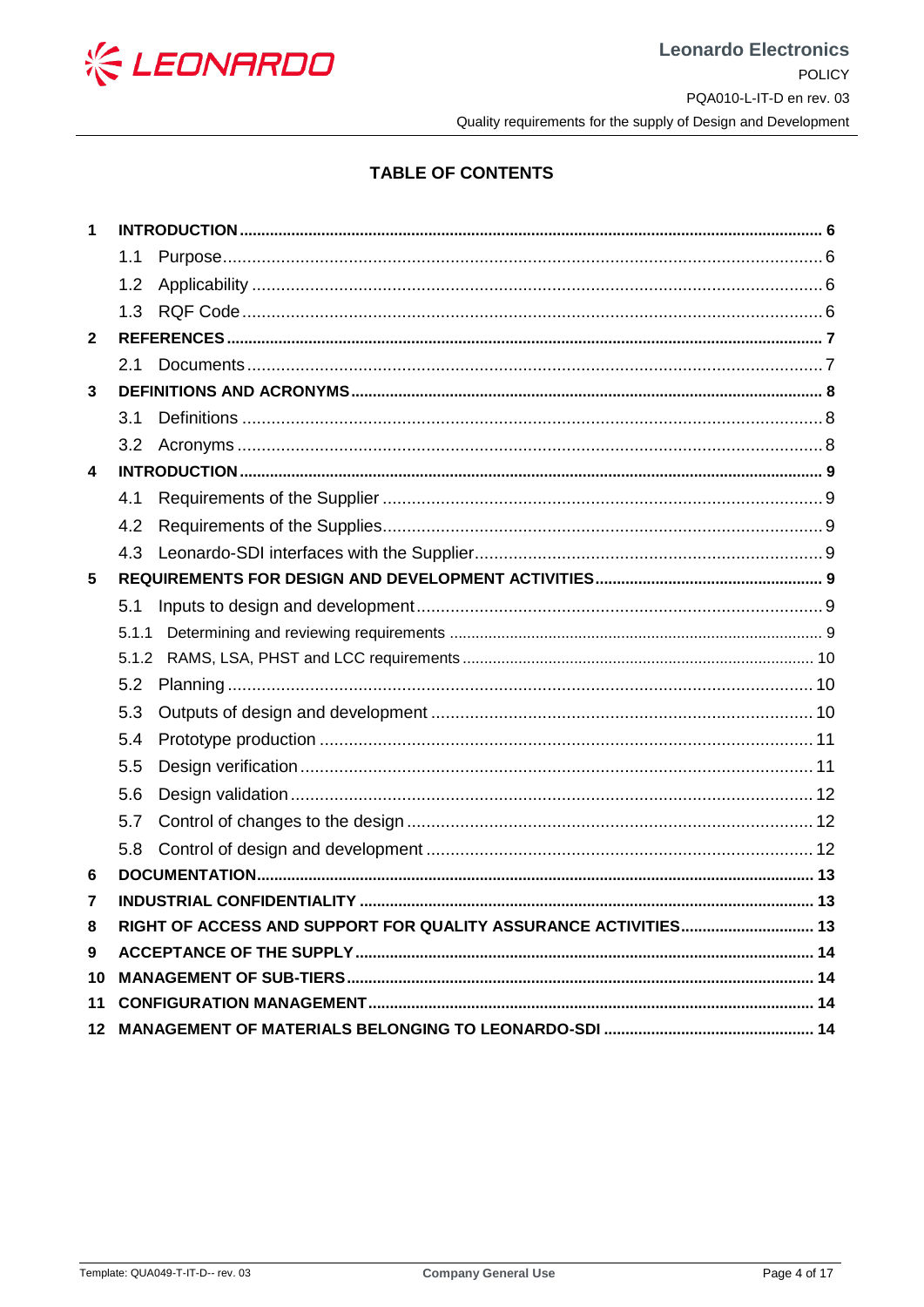

# **LIST OF TABLES**

| Table 2 - Documentation vs. RQF Code |  |
|--------------------------------------|--|

# **LIST OF APPENDICES**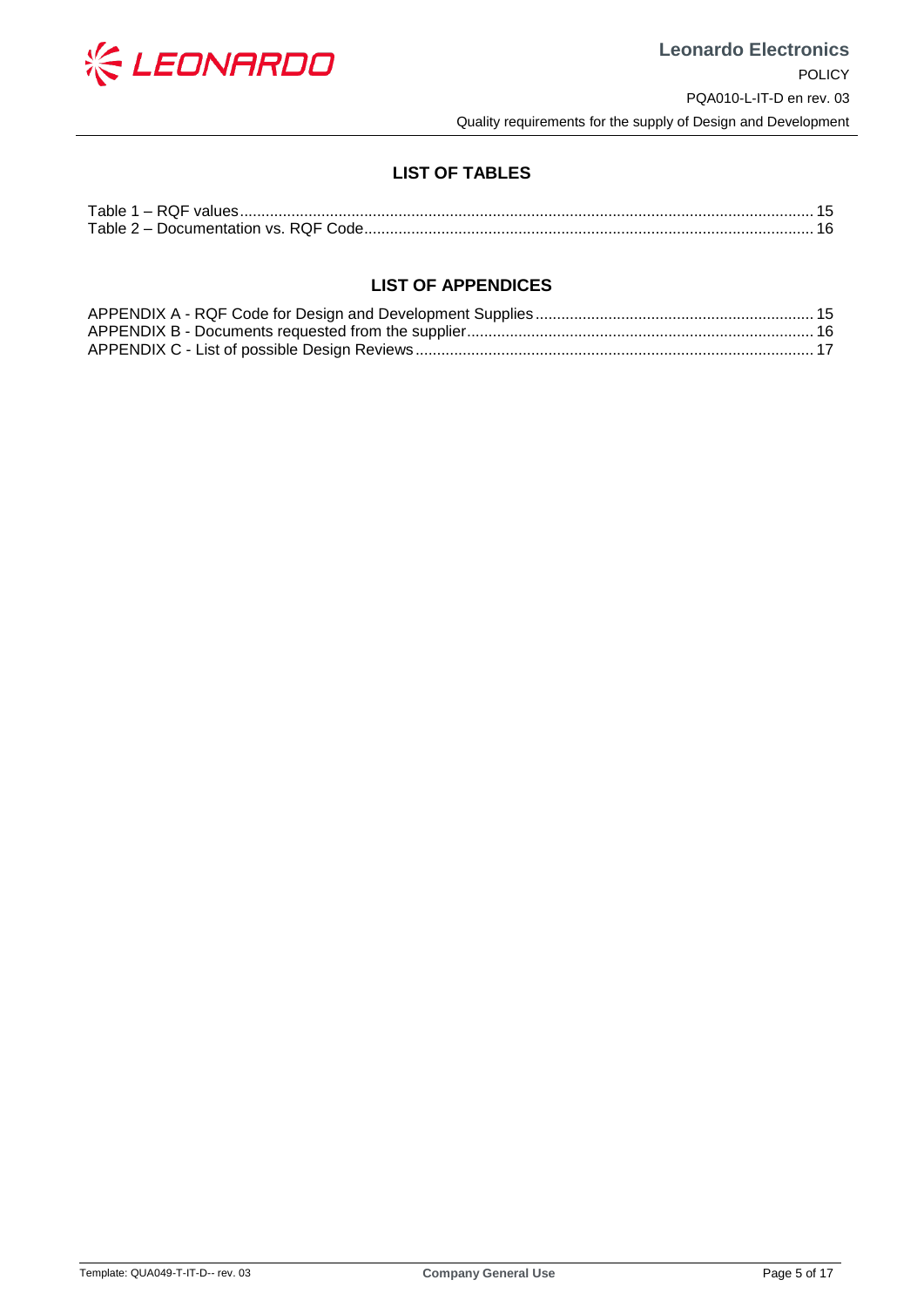

## <span id="page-5-0"></span>**1 INTRODUCTION**

## <span id="page-5-1"></span>**1.1 Purpose**

The purpose of this document is to define the detailed quality requirements for the supply of Design and Development activities to the Defence Systems Business Unit of Leonardo S.p.A. (hereinafter Leonardo-SDI).

The document is complementary (not alternative) to ISO 9001 and UNI EN 9100 as applicable, and AQAP 2110, AQAP 2310 as applicable.

Further general quality requirements applicable to all supplies are specified in the PQA004-L-IT-D document

## <span id="page-5-2"></span>**1.2 Applicability**

This document applies to the design and development supplies of products to be incorporated into products and services intended for Leonardo-SDI's customers or used in their production.

In particular, it applies to the following types of supplies as identified in PQA004-L-IT-D:

- Type A: Design and Development Supplies;
- Type C: Supplies of Manufacturing products, when the product design is assigned to the supplier (see PQA006-L-IT-D);
- Type E: Supplies of Ammunition, Exploding devices and Weapons, when the product design is assigned to the supplier (see PQA009-L);

#### <span id="page-5-3"></span>**1.3 RQF Code**

As described in PQA004-L-IT-D, any supply to Leonardo-SDI is classified for quality purpose through the RQF Code, consisting of a letter (Type) and a number (Classification Index) which depend on the characteristics and the complexity of the requested product or service.

The RQF Code is associated to each item of the purchase orders and allows to identify the activities and the documents that the supplier is required to provide.

# **RQF Code = <Type> + <Classification Index>**

*For example:*

*RQF = A2 indicates Medium Complex (2) Design and Development (A) supplies;* 

Values and meaning of the RQF Code for Design and Development supplies are defined in Appendix [A;](#page-14-2) the corresponding activities and documents requested from the supplier are listed in Appendix [B.](#page-15-2)

In cases where the PO does not report the RQF code, the Supplier is required to ask Leonardo-SDI for the RQF applicable to the supply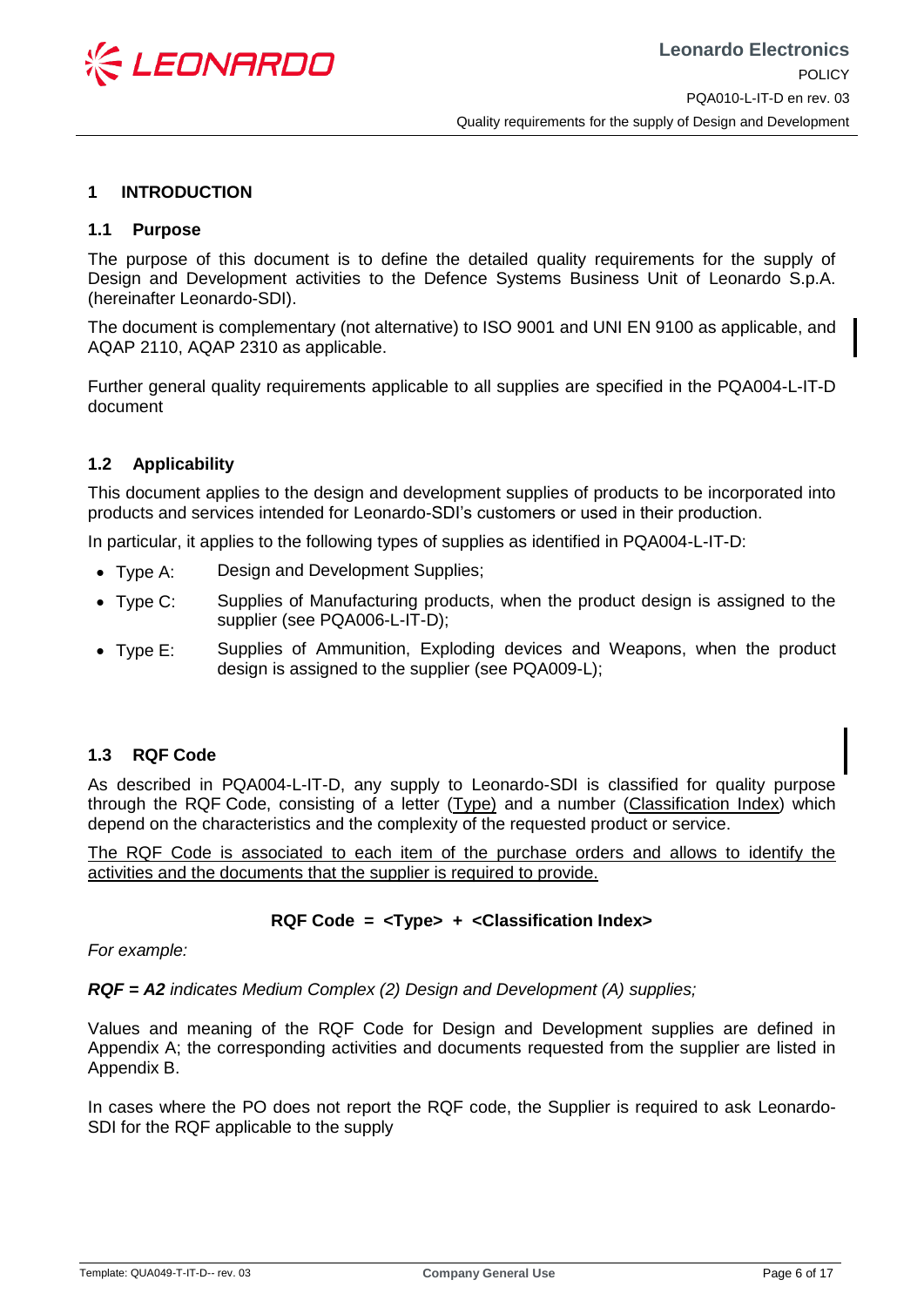

# <span id="page-6-0"></span>**2 REFERENCES**

## <span id="page-6-1"></span>**2.1 Documents**

| Ref.              | <b>Code</b>                    | <b>Title</b>                                                                                                        |
|-------------------|--------------------------------|---------------------------------------------------------------------------------------------------------------------|
| D1.               | AQAP-2310 ed. B                | NATO Quality Management System Requirements for Aviation, Space and<br>Defence suppliers                            |
| D <sub>2</sub> .  | <b>ACMP 2100 Ed A</b>          | Configuration Management Contractual Requirements.                                                                  |
| D <sub>3</sub> .  | AQAP 2070 Ed B                 | NATO Mutual Government Quality Assurance (GQA) Process                                                              |
| D4.               | AQAP 2105 Ed. C                | NATO Requirements for deliverable Quality Plans                                                                     |
| D <sub>5</sub> .  | AQAP 2110 Ed D                 | NATO Quality Assurance Requirements for Design, Development and<br>Production                                       |
| D6.               | UNI EN 9100:2018               | Quality Management Systems-Requirements for Aviation, Space and Defense<br>Organizations.                           |
| D7.               | ISO 10005:2019                 | Quality Management System - Guidelines for quality plans                                                            |
| D8.               | ISO 10007:2017                 | Quality Management System - Guidelines for configuration management                                                 |
| D9.               | ISO 9001:2015                  | Quality Management System - Requirements.                                                                           |
| D10.              | NAV-50-9999-0026-<br>13-00B000 | Obligations of Italian Industry towards technical bodies of the MMI (Italian<br>Navy)                               |
| D11.              | STANAG 4107                    | Mutual acceptance of government quality assurance and usage of the allied<br>quality assurance publications (AQAP). |
| D12.              | STANAG 4427                    | Introduction of allied configuration management publications (ACMP's)                                               |
| D <sub>13</sub> . | STANREC 4174                   | Guidance for Dependability Management                                                                               |
| D14.              | PQA004-L-IT-D                  | Quality Requirements for Supplies to the Defence Systems Business Unit of<br>Leonardo S.p.A.                        |
| D15.              | PQA006-L-IT-D                  | Quality requirements for the supply of Manufacturing                                                                |
| D <sub>16</sub> . | <b>PQA009-L</b>                | Quality Requirements for supplies of Ammunition, Exploding devices and<br>Weapons                                   |
| D17.              | PQA011-L-IT-D                  | Quality requirements for the supply of Software Design and Development                                              |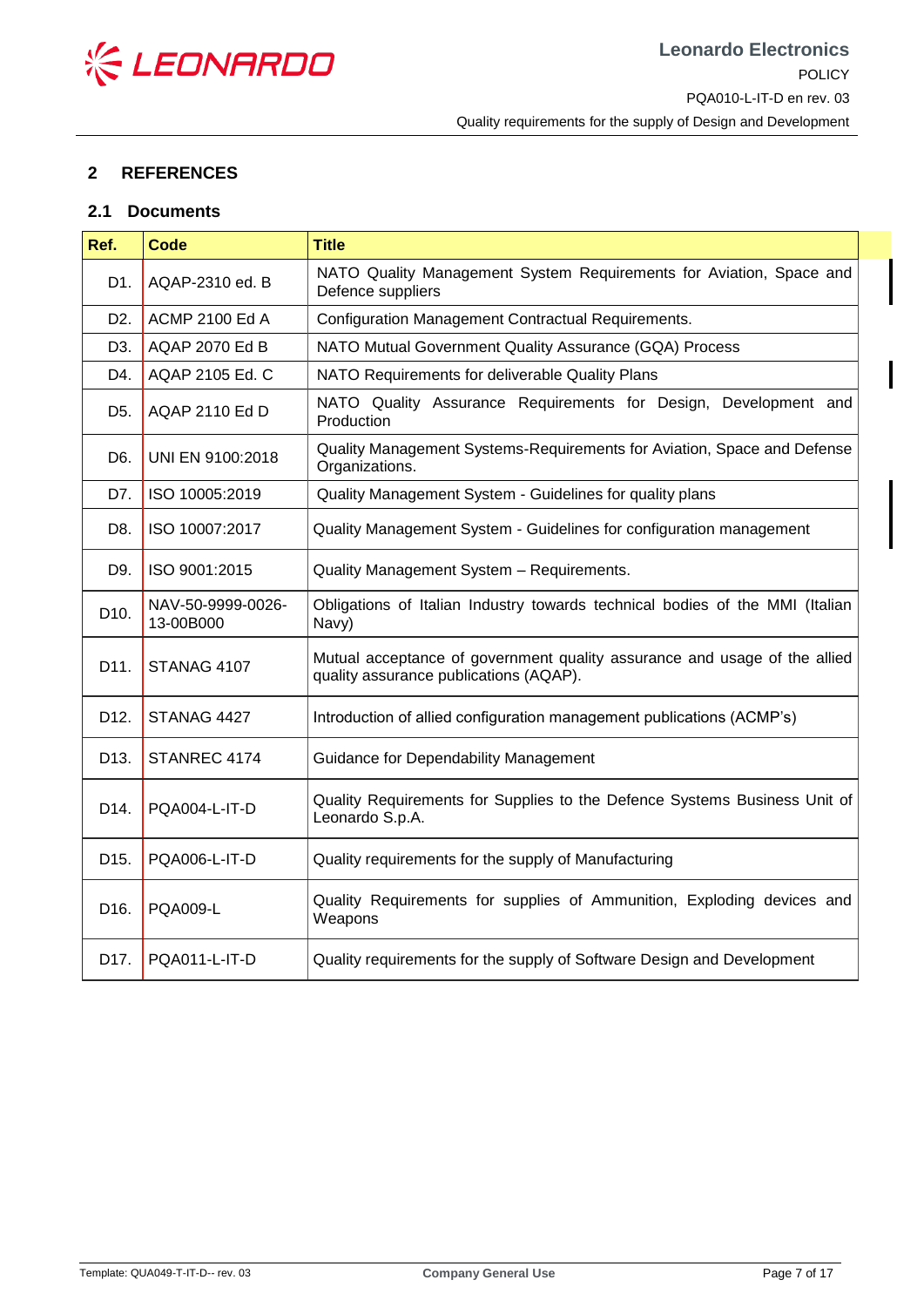

# <span id="page-7-0"></span>**3 DEFINITIONS AND ACRONYMS**

## <span id="page-7-1"></span>**3.1 Definitions**

The terms and definitions given in PQA004-L-IT-D and the following apply.

| <b>Definition</b>    | <b>Description</b>                                                                                                                                                                                                                                                                                                        |
|----------------------|---------------------------------------------------------------------------------------------------------------------------------------------------------------------------------------------------------------------------------------------------------------------------------------------------------------------------|
| <b>Dependability</b> | The ability to perform as and when required.                                                                                                                                                                                                                                                                              |
|                      | Dependability includes availability, reliability, recoverability, maintainability and<br>maintenance support performance, and, in some cases, other characteristics<br>such as durability, safety, and security.<br>Dependability is used as a collective term for the time-related quality<br>characteristic of an item. |

## <span id="page-7-2"></span>**3.2 Acronyms**

| <b>Acronym</b> | <b>Description</b>                                  |
|----------------|-----------------------------------------------------|
| <b>ADMP</b>    | Allied Dependability Management Publications        |
| <b>GQA</b>     | <b>Government Quality Assurance</b>                 |
| <b>CDR</b>     | <b>Critical Design Review</b>                       |
| <b>FCA</b>     | <b>Functional Configuration Audit</b>               |
| <b>FQR</b>     | <b>Final Qualification Review</b>                   |
| <b>FMEA</b>    | Failure Mode and Effect Analysis                    |
| <b>FMECA</b>   | Failure Mode, Effects, and Criticality Analysis     |
| <b>GQA</b>     | <b>Government Quality Assurance</b>                 |
| <b>GQAR</b>    | Government Quality Assurance Representative         |
| <b>ISO</b>     | International Standardization Organisation          |
| <b>LCC</b>     | Life Cycle Cost                                     |
| <b>LSA</b>     | <b>Logistics Support Analysis</b>                   |
| <b>PO</b>      | <b>Purchase Order</b>                               |
| <b>PCA</b>     | <b>Physical Configuration Audit</b>                 |
| <b>PDR</b>     | <b>Preliminary Design Review</b>                    |
| <b>PRR</b>     | <b>Production Readiness Review</b>                  |
| <b>PHST</b>    | Packaging Handling Storage Transportation           |
| <b>GQAR</b>    | <b>Government Quality Assurance Representative</b>  |
| <b>RAMS</b>    | Reliability Availability Maintainability and Safety |
| <b>TRR</b>     | <b>Test Readiness Review</b>                        |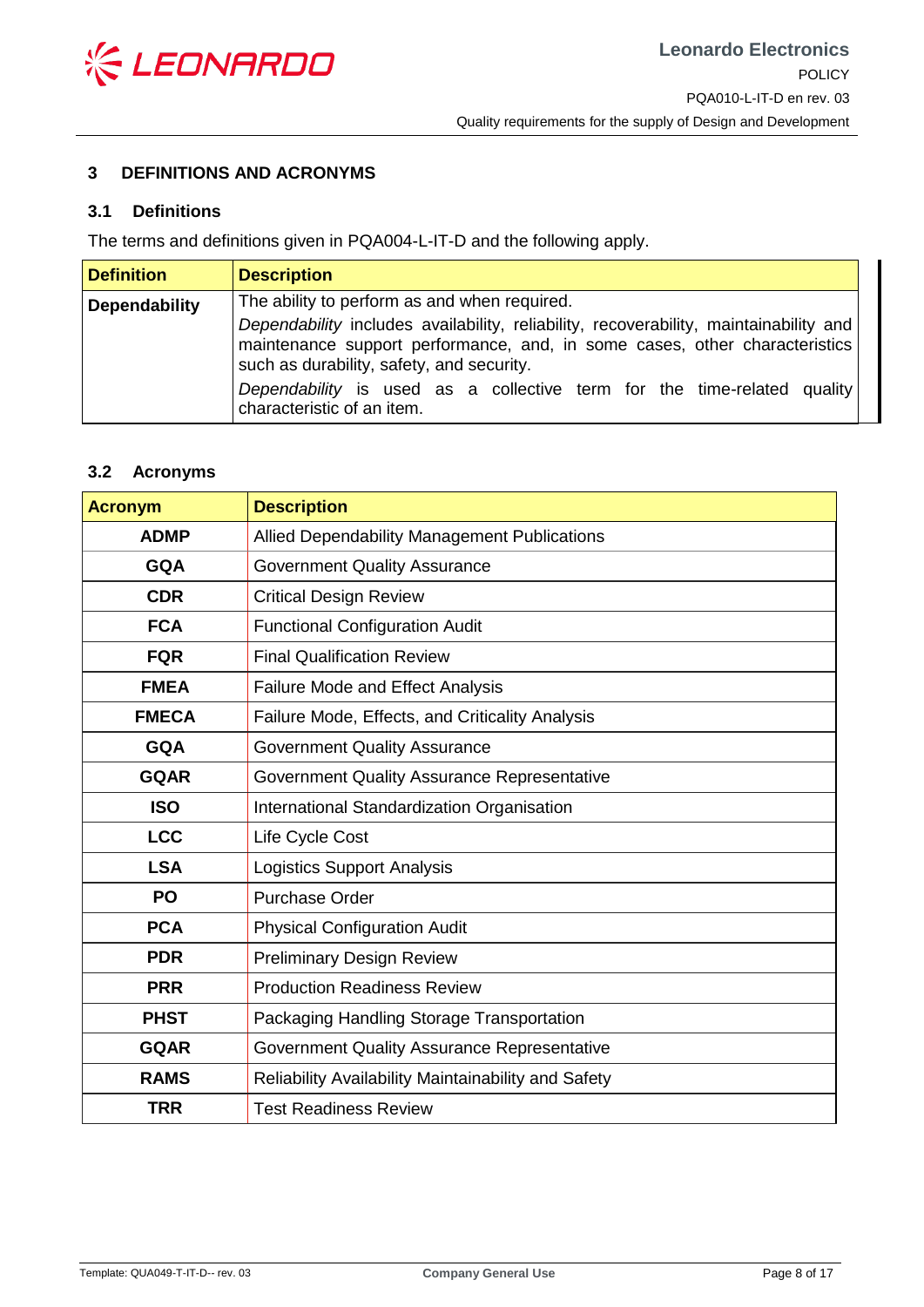

# <span id="page-8-0"></span>**4 INTRODUCTION**

# <span id="page-8-1"></span>**4.1 Requirements of the Supplier**

The following requirements specified in the document PQA004-L-IT-D apply:

- "Assessment and monitoring of suppliers";
- "General requirements for the Supplier's Quality System"

# <span id="page-8-2"></span>**4.2 Requirements of the Supplies**

The requirements of PQA004-L-IT-D ('Transmission of delivery requirements') apply.

The scope of supply may include the following:

- a) analysis of the requirements, design and development of the product by the supplier, on the basis of higher level requirements defined by Leonardo-SDI in a Technical Specification;
- b) design and development of the product by the supplier, based on a Technical Specification of requirements written by Leonardo-SDI.

If the scope of supply also includes software design and development, the specific requirements of PQA011-L-IT-D also apply.

# <span id="page-8-3"></span>**4.3 Leonardo-SDI interfaces with the Supplier**

The information contained in PQA004-L-IT-D apply.

# <span id="page-8-4"></span>**5 REQUIREMENTS FOR DESIGN AND DEVELOPMENT ACTIVITIES**

# <span id="page-8-5"></span>**5.1 Inputs to design and development**

#### <span id="page-8-6"></span>*5.1.1 Determining and reviewing requirements*

The supplier shall review the technical and quality requirements communicated by Leonardo-SDI via the PO and the associated documents to ensure that they are clear, complete, consistent and suitable for the development of the design. If the supplier considers the information received to be non-exhaustive, it shall agree with Leonardo-SDI on the necessary actions to fully share the supply requirements.

The supplier shall also identify the statutory and regulatory requirements applicable to the project and any requirements not defined by Leonardo-SDI but considered necessary for carrying out the required activities; moreover, it shall take into account the requirements implicit in the expected use of the product, including *Safety* and *Dependability* requirements.

The supplier shall retain a record of the outcome of the review and shall ensure the requirements are tracked through the design development stages including product verification and validation.

If changes are introduced by Leonardo-SDI to the technical and/or quality requirements associated with the PO, the supplier shall ensure that these changes are incorporated into the project and the related documentation.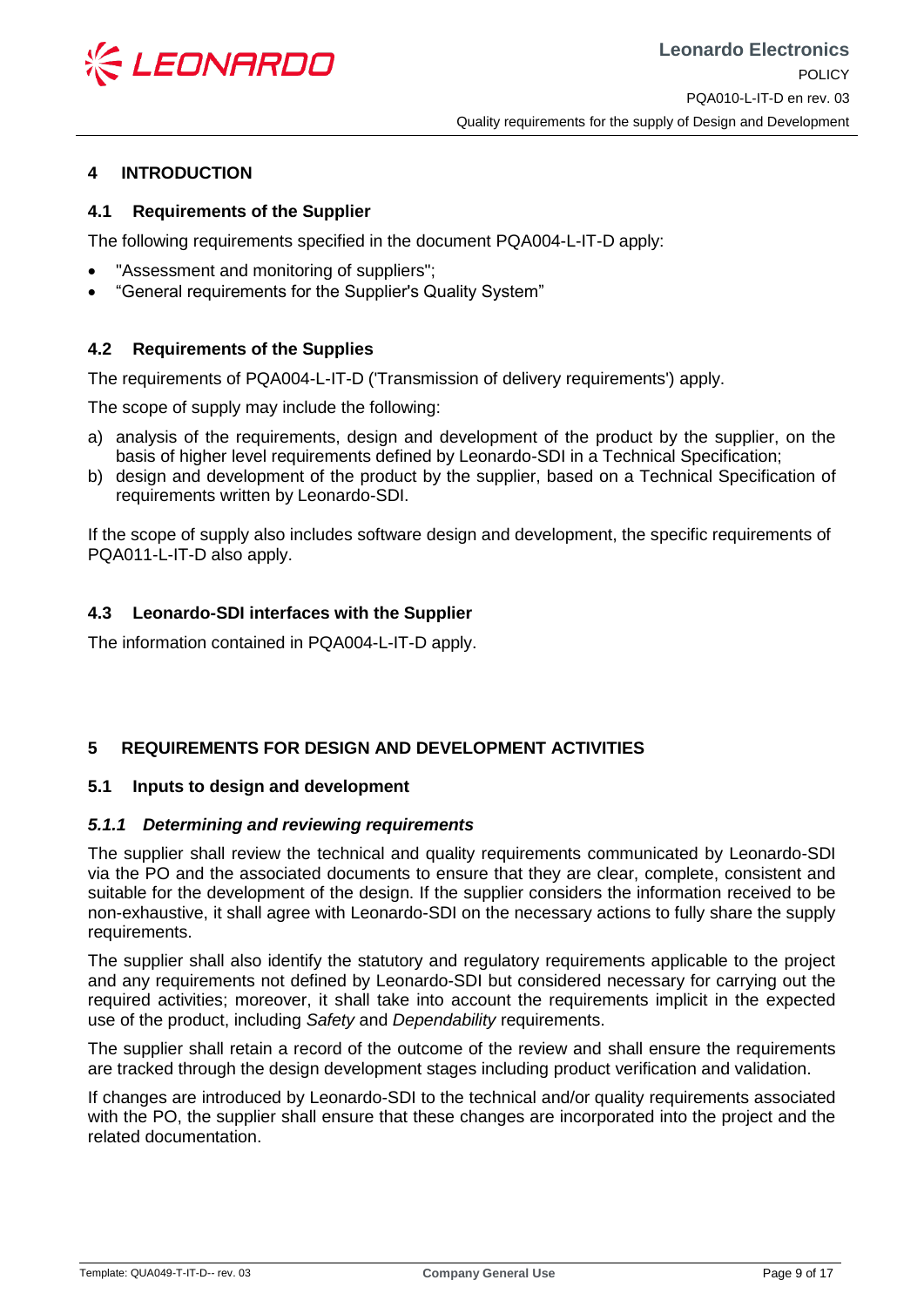

# <span id="page-9-0"></span>*5.1.2 RAMS, LSA, PHST and LCC requirements*

Any RAMS, LSA, PHST and LCC requirements (qualitative and quantitative) are defined by Leonardo-SDI in specific specifications attached to the PO.

In the event that these requirements are not made explicit in the technical specifications attached to the PO, or that others emerge during the analysis, the supplier shall in any case develop the project in conformity with the applicable standards, agreed with Leonardo-SDI.

The following is a non-exhaustive list of possible applicable standards:

- EN 50126 (national and European market);
- MIL-STD-882;
- MIL-HDBK-470 (US market);
- STANREC 4174 and NATO ADMP publications (if contractually required).

As a result of the above requirements, the supplier shall carry out and document one or more of the following specific activities, as specified in Appendix [B](#page-15-2):

- a) Safety analysis;
- b) Ergonomic analysis;
- c) Forecast reliability analysis;
- d) FMEA and FMECA analysis;
- e) Analysis of preventive and corrective maintenance;
- f) PHST Analysis;
- g) Definition of the spare parts and equipment needed for the different logistics levels;
- h) Definition of costs and average repair times;
- i) Definition of user and maintenance manuals.

The formats of the documents are to be agreed with Leonardo-SDI.

#### <span id="page-9-1"></span>**5.2 Planning**

#### General requirements

The requirements of PQA004-L-IT-D apply.

#### Specific requirements

The supplier shall provide the following documents in accordance with Appendix [B](#page-15-2):

- Within 30 calendar days from acceptance of the PO, and anyway before the start of activities: Quality Plan, Time Schedule of Activities (GANTT) and Risk Management Plan, to be submitted for approval;
- As part of the Preliminary Design Review, or anyway within 60 calendar days from acceptance of the PO: Design and Development Plan and Configuration Management Plan to be submitted for approval.

The supplier's plans shall cover all project stages and include, at the end of each stage, appropriate milestones to verify design and development outputs and authorize formal transition to the next project phase.

The requirements for drawing up the required plans are defined in document PQA004-L-IT-D.

#### <span id="page-9-2"></span>**5.3 Outputs of design and development**

The supplier shall document the results of the design and development activities and submit them to Leonardo-SDI for approval.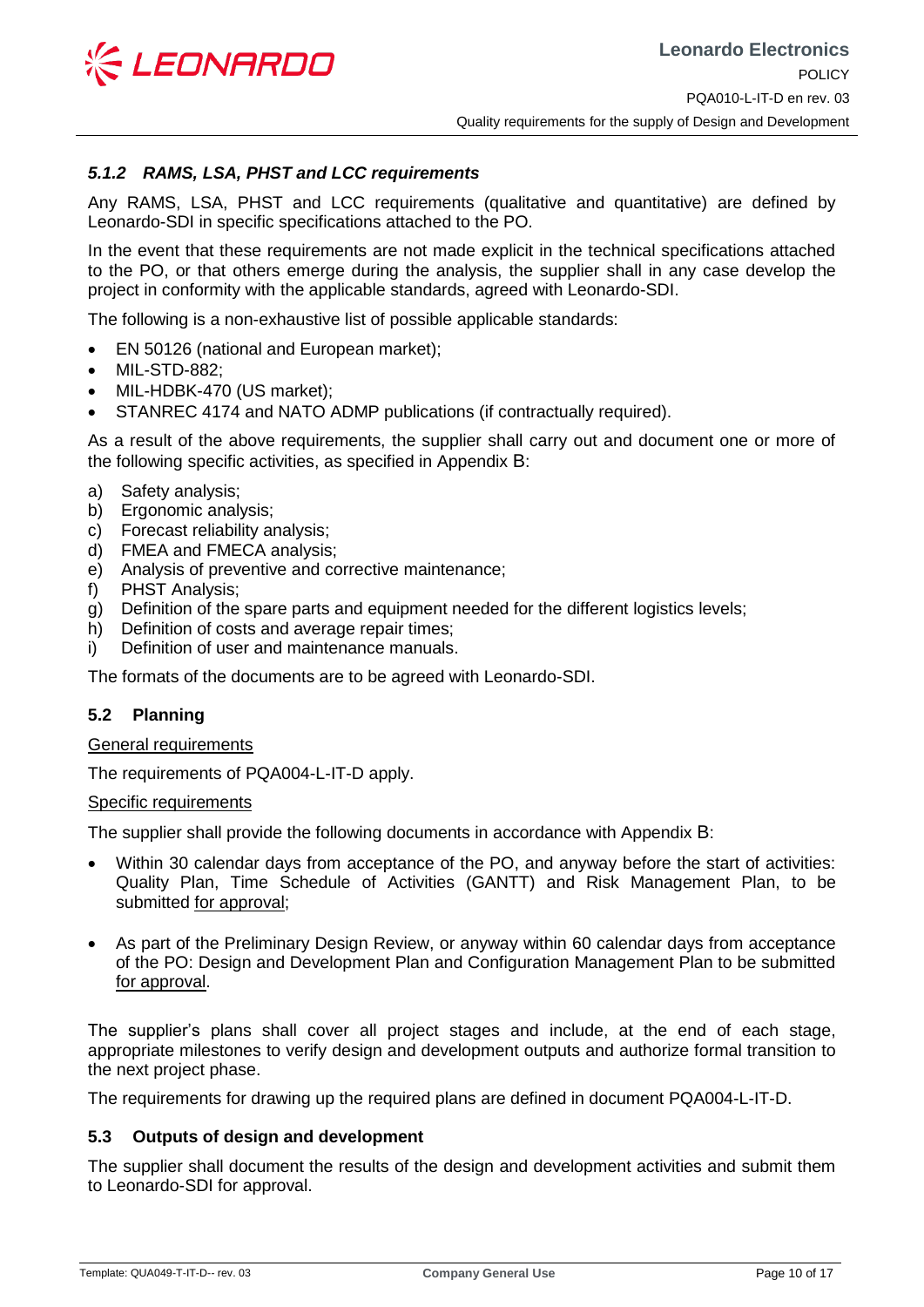

The documents produced shall:

- a) Specify the product requirements (if required) and provide evidence that they are met;
- b) Define the physical and functional characteristics of the product, including critical elements and key characteristics as applicable;
- c) Ensure producibility, testability and the feasibility of purchasing the product;
- d) Define the acceptance criteria and procedures for the supply.

The documents shall be subject to Configuration Management and shall demonstrate the supplier's internal approval.

Unless otherwise specified in the PO, the list of documents requested from the supplier is given in Appendix B.

The contents of the documents shall comply with the instructions given in PQA004-L-IT-D.

Further documentation requirements can be contained in the PO.

# <span id="page-10-0"></span>**5.4 Prototype production**

Based on the outputs of the Design phase, the supplier shall produce a prototype, that will be used to test the technical solutions applied, and, subsequently, to perform the formal verification and validation activities.

The output of this phase is the prototype itself, the applied Manufacturing and Control Plan and the documented collection of the results of the tests carried out.

If special processes have been used in the production of the prototype, the applicable certifications and/or documents shall be made available.

The supplier shall also document any precautions to be taken for use of the prototype.

If any problem occurs during production, or the need to modify design documents already approved by Leonardo-SDI emerges, the supplier shall promptly inform Leonardo-SDI in order to agree on a solution in accordance with the contractual procedures.

It is the responsibility of the supplier to ensure the availability of suitable equipment, resources and personnel for the manufacture of the prototype, as well as adhering to the timescales set out in the contractual documents.

Unless explicitly defined in the PO, the supplier shall agree with Leonardo-SDI the methods for identifying the Part Numbers of the prototype and its components.

# <span id="page-10-1"></span>**5.5 Design verification**

The supplier shall submit the results of the Design and Development to verification to demonstrate that the design conforms to the specified requirements.

For this purpose, the supplier shall prepare and submit to Leonardo-SDI approval a Plan for verification activities (functional, environmental, integration, …etc.), to ensure that all the requirements have been met. The verification method established for each requirement (Analysis, Demonstration, Visual Inspection, Testing, …) shall be indicated in the plan.

The supplier shall also define, document and submit to Leonardo-SDI approval the procedures for carrying out the planned tests.

The verification activities shall be carried out on the prototype and the results recorded, together with any necessary actions arising from evaluation of the results.

Test results shall be traceable against the requirements specified for the product.

If necessary, the supplier shall update the design documentation and/or the Manufacturing and Control Plan in accordance with the indications arising from the verification activities.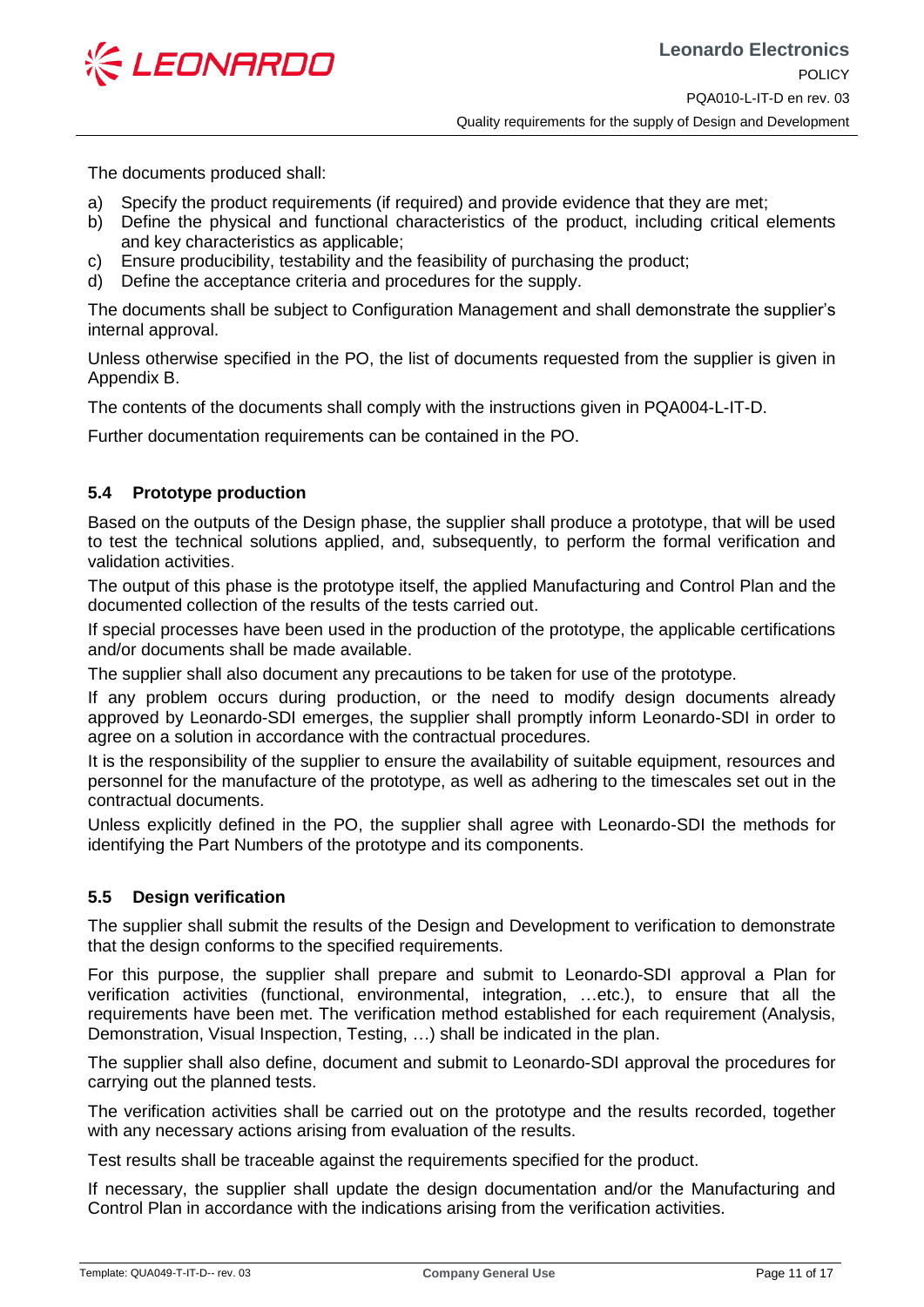

## <span id="page-11-0"></span>**5.6 Design validation**

The product resulting from the Design and Development (the prototype) shall be validated by Leonardo-SDI and/or its customer to ensure that it is able to meet the requirements of the intended use or specified application.

The supplier is required to provide the necessary technical assistance and support during the validation activities, in accordance with the provisions of the supply specification and the PO.

If necessary, the supplier shall update the design documentation according to the results of the validation.

Validation may also include Homologation (Type Approval) activities.

# <span id="page-11-1"></span>**5.7 Control of changes to the design**

The supplier shall record and monitor all design changes throughout the product lifecycle in accordance with the Configuration Management requirements applicable to the project.

Changes shall be reviewed and approved by the supplier prior to implementation, documented, verified and subjected to non-regression tests and additionally validated if necessary.

Major changes, which concern aspects relating to the interchangeability<sup>1</sup> of the product, shall be approved by Leonardo-SDI before they are incorporated into the configuration.

### <span id="page-11-2"></span>**5.8 Control of design and development**

The supplier shall organize the design and development according to successive stages, and carry out appropriate reviews (Design Review) to keep the planned activities and their results under control.

Depending on contractual agreements, Design Reviews may be internal (carried out independently by the supplier) or joint (carried out by the supplier in the presence of Leonardo-SDI and potentially its customer).

Design Reviews shall be included in the planning documents and, in the case of joint reviews, shall be called by the supplier at least fifteen days prior to the scheduled date, submitting at the same time the documents to be reviewed to Leonardo-SDI.

All documents submitted for review shall be previously approved by the supplier and placed under configuration management.

The result of Design Reviews shall be recorded by the supplier, together with any actions necessary for progression to the next phase.

The supplier shall verify and record the effective implementation of the planned actions during the following design reviews.

If the result is negative, a Design Review can be considered "Not Passed" (and therefore shall be repeated after completion of necessary actions) or "Passed under Reserve" (in this case the reserve will be removed at completion of corrective actions with no need to repeat the review).

Joint design reviews need to be approved by Leonardo-SDI.

<sup>-</sup><sup>1</sup> These are the changes that have an impact on at least one of the Form, Fit and Function of the product.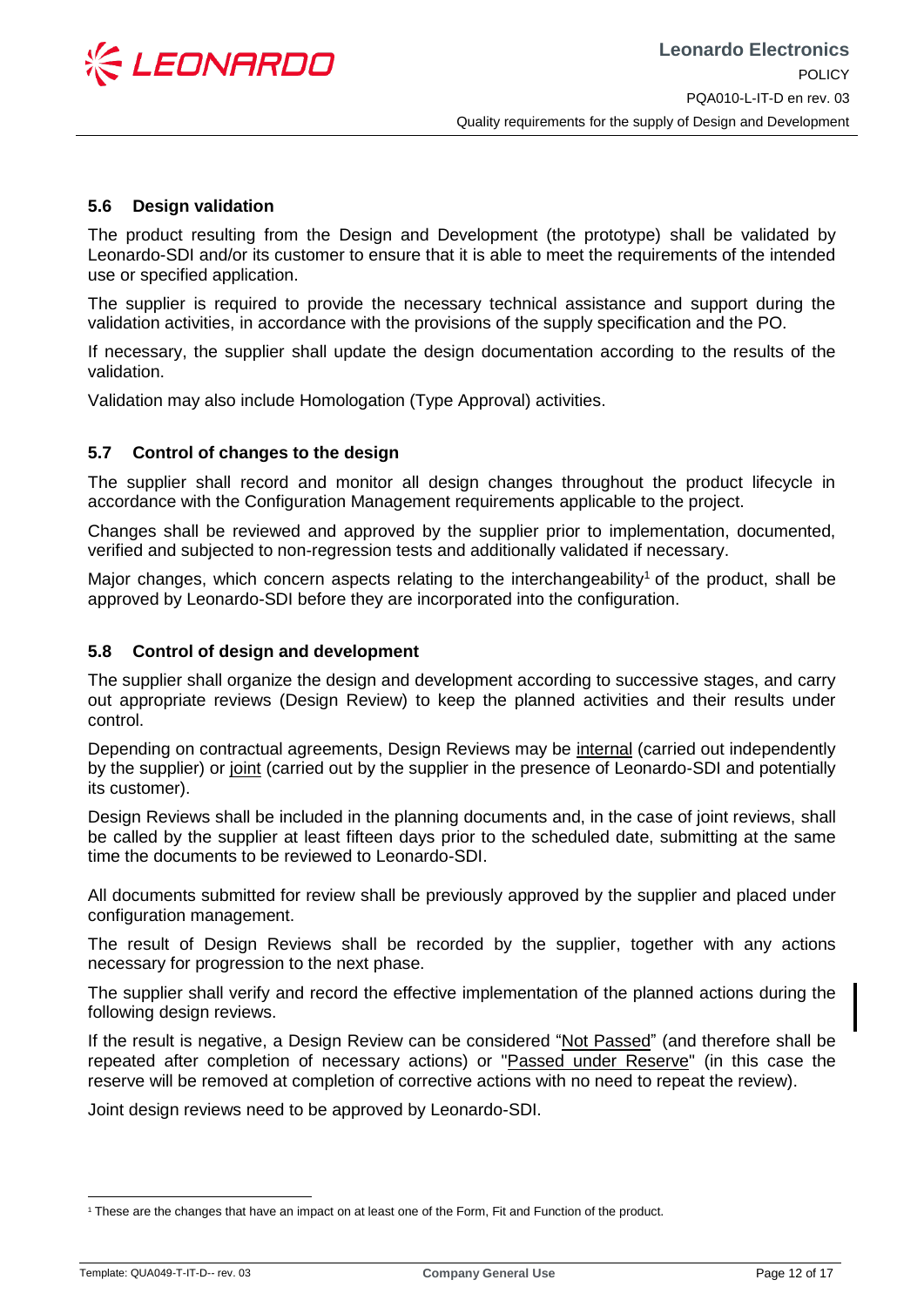

As a part of the TRR and FQR Design Reviews, the supplier shall also conduct functional configuration (FCA) and physical configuration (PCA) audits.

Unless otherwise provided for in the PO, the supplier shall conduct as a minimum the design reviews indicated in Appendix [C.](#page-16-1)

If deemed necessary, Leonardo-SDI reserves the right to request further Design Reviews in addition to those planned.

# <span id="page-12-0"></span>**6 DOCUMENTATION**

#### General requirements

The general requirements set out in PQA004-L-IT-D apply.

#### Specific requirements

The list of documents required from the supplier is defined in Appendix [B](#page-15-2). Any further details or different requirements will be transmitted to the supplier through the PO.

If not explicitly defined in the PO, the supplier shall agree with Leonardo-SDI the methods for identifying the documents (revision codes and indexes) and the forms to be used for drawing them up.

All documents submitted for review or presented as delivery items shall be formally approved by the supplier prior to delivery to Leonardo-SDI.

Any changes made by the supplier to documents already approved by Leonardo-SDI require the approval of Leonardo-SDI.

The delivery documentation shall be delivered to Leonardo-SDI accompanied by a Cover Letter containing the following information as a minimum:

- Reference to the PO number,
- Delivery date,
- List of documents delivered,

# <span id="page-12-1"></span>**7 INDUSTRIAL CONFIDENTIALITY**

The supplier shall respect the industrial confidentiality restrictions specified in the PO.

# <span id="page-12-2"></span>**8 RIGHT OF ACCESS AND SUPPORT FOR QUALITY ASSURANCE ACTIVITIES**

The requirements of PQA004-L-IT-D apply.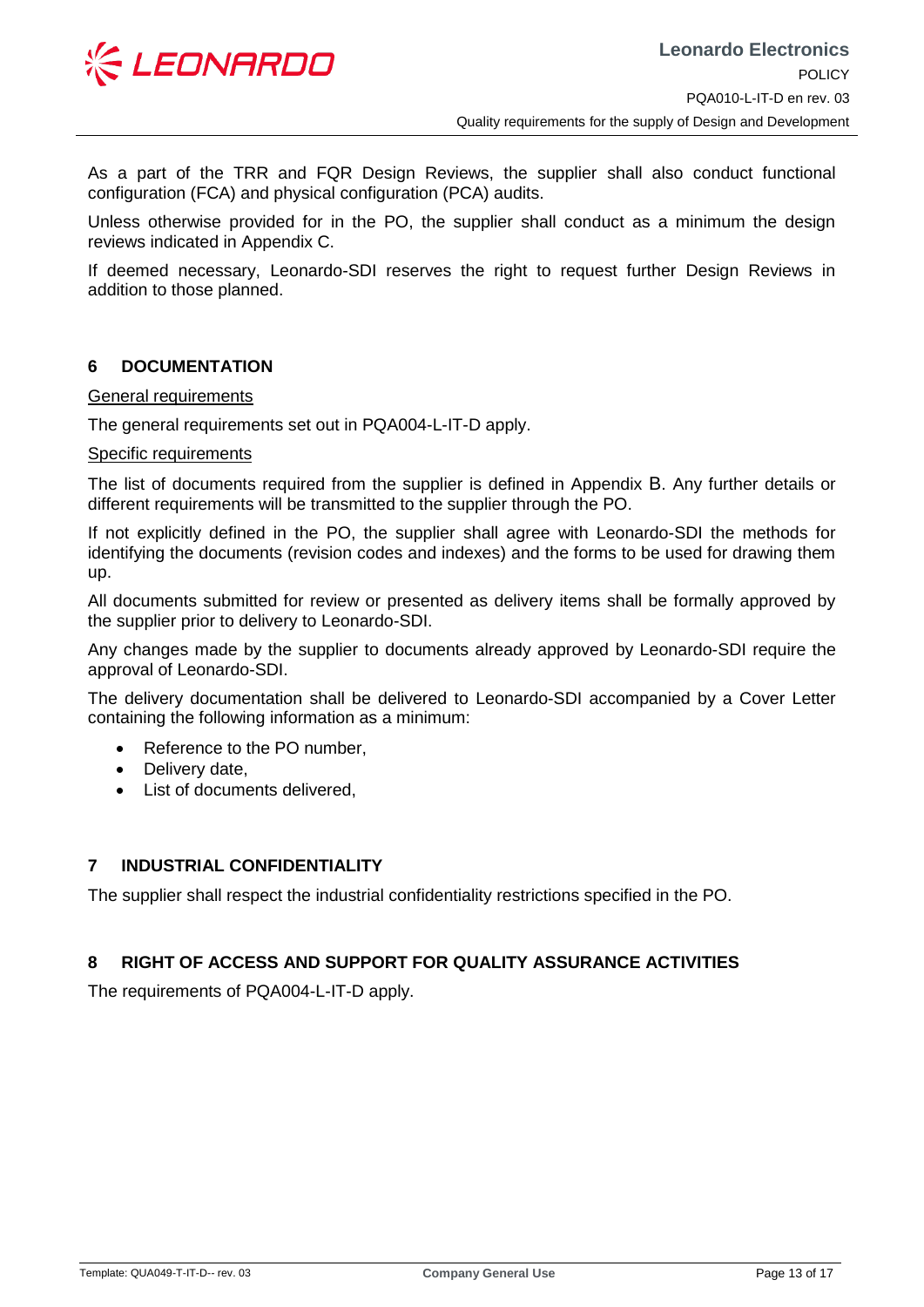

# <span id="page-13-0"></span>**9 ACCEPTANCE OF THE SUPPLY**

#### General requirements

The requirements of PQA004-L-IT-D apply.

#### Specific requirements

Unless otherwise agreed, the acceptance activities shall include the successful completion of a final Design Review for the project (FQR or another specifically planned review) to be carried out in the presence of Leonardo-SDI personnel and if necessary its customer.

The review shall be carried out in accordance with the indications in paragraph [5.8.](#page-11-2)

Design and Development supplies are considered complete only if all of the required documentation has been delivered by the supplier and accepted by Leonardo-SDI.

## <span id="page-13-1"></span>**10 MANAGEMENT OF SUB-TIERS**

It is prohibited to subcontract in full Design and Development activities.

Any partial sub-tier supply of Design and Development shall be authorized in advance by Leonardo-SDI and declared by the supplier in the Quality Plan; in this case the requirements of PQA004-L-IT-D apply.

## <span id="page-13-2"></span>**11 CONFIGURATION MANAGEMENT**

General requirements

The requirements of PQA004-L-IT-D apply.

#### Specific requirements

- For NATO supplies, the supplier shall produce and submit to Leonardo-SDI for approval a Configuration Management Plan in accordance with the requirements of AQAP 2110 (EN 9100 for Aerospace supplies), as indicated in Appendix [B.](#page-15-2)
- In correspondence with the planned Design Reviews, the supplier shall document the Configuration Status of the design/product and submit it to Leonardo-SDI for approval.
- If not explicitly defined in the PO, the supplier shall agree with Leonardo-SDI:
	- $\circ$  the procedures for identifying the Part Numbers, documents and related revision indexes;
	- o the methods for physically identifying the items;
	- $\circ$  how the proposed changes are to be classified and the criteria for assessing their impact on the change in P/N when they affect interchangeability;
	- $\circ$  the strategy for the logistic structure of the product and the list of Configuration Items;
	- o the configuration management methods for COTS components;
	- o the obsolescence management strategies.

# <span id="page-13-3"></span>**12 MANAGEMENT OF MATERIALS BELONGING TO LEONARDO-SDI**

The requirements of PQA004-L-IT-D apply.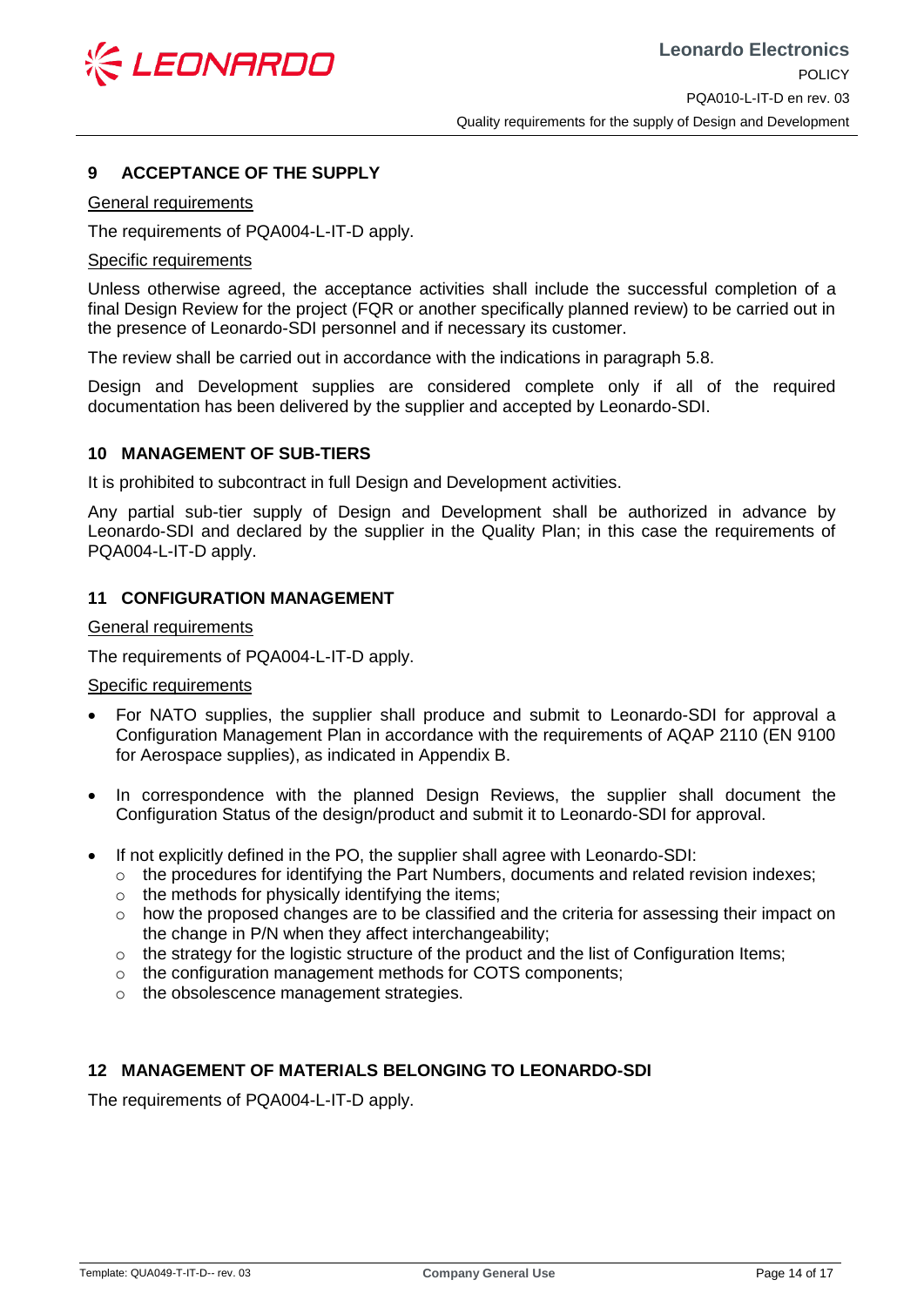

# <span id="page-14-2"></span>**APPENDIX A - RQF Code for Design and Development Supplies**

<span id="page-14-1"></span>The following table defines the possible RQF Codes for supplies of Design and Development, with the respective characteristics of the product.

| <b>RQF</b>     | <b>Characteristics of the Supply</b>                                                                                                                                                                                                                                                                                                                                                                                                                                                                                                                                                                                                                                                                                        |
|----------------|-----------------------------------------------------------------------------------------------------------------------------------------------------------------------------------------------------------------------------------------------------------------------------------------------------------------------------------------------------------------------------------------------------------------------------------------------------------------------------------------------------------------------------------------------------------------------------------------------------------------------------------------------------------------------------------------------------------------------------|
| A <sub>1</sub> | <b>HIGH COMPLEXITY</b><br>Development of complex systems such that:<br>Meet specific operating needs expressed in a requirements specification document;<br>$\bullet$<br>Are made up of different interdisciplinary components that interact in a very complex way, and a<br>$\bullet$<br>multi-level, structured architectural design (assemblies, sub-assemblies,  etc.) is required;<br>The project involves some level of risk (use of advanced technologies, system integration, etc.)<br>$\bullet$<br>for which a robust planning and control system is required for the design and development<br>activities.                                                                                                        |
| A2             | <b>MEDIUM COMPLEXITY</b><br>Development of moderately complex systems such that:<br>Meet specific functional or operational needs expressed by Leonardo-SDI in a requirements<br>$\bullet$<br>specification document produced during design of a higher level system;<br>Can be characterised by a prevailing discipline (mechanical, electronic, hydraulic, etc.) or require<br>$\bullet$<br>several disciplines simultaneously for the development;<br>Consist of different components that interact with each other in a moderately complex way, so<br>$\bullet$<br>that they can be described by a single level architectural design;<br>The level of risk inherent in the project development is limited.<br>$\bullet$ |
| A3             | <b>LOW COMPLEXITY</b><br>Design of single-discipline parts/components, characterised by a very simple structure, so that an<br>architectural design is not required. The design and development activities are not affected by risks.                                                                                                                                                                                                                                                                                                                                                                                                                                                                                       |

<span id="page-14-0"></span>**Table 1 – RQF values**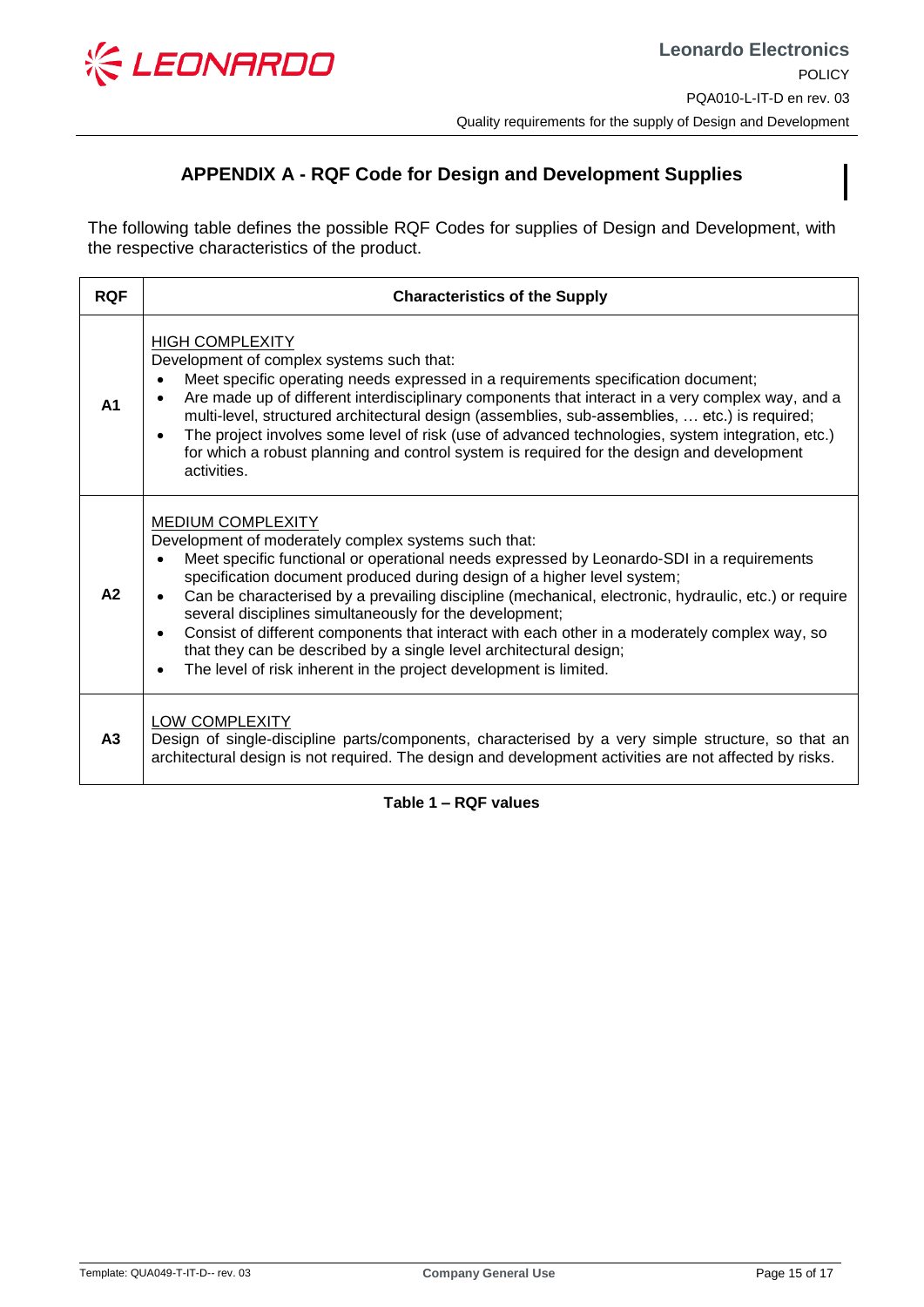

# <span id="page-15-2"></span>**APPENDIX B - Documents requested from the supplier**

<span id="page-15-1"></span>The following table summarises the activities and documents required from the supplier according to the classification index (CI) of the supply. The table defines a standard that may be overwritten by any information contained in the PO and/or by other special conditions described in this document.

| <b>Activity</b>                                                                                                            | <b>Documents</b>                                                                          | <b>RQF Code</b>         |                |                |
|----------------------------------------------------------------------------------------------------------------------------|-------------------------------------------------------------------------------------------|-------------------------|----------------|----------------|
|                                                                                                                            |                                                                                           | A <sub>1</sub>          | A2             | A <sub>3</sub> |
| Review of Supply<br>Requirements                                                                                           | Minutes/Report of Input Requirements Review                                               | X                       | X              |                |
| Planning                                                                                                                   | <b>Quality Plan</b>                                                                       | X                       | X              |                |
|                                                                                                                            | Activity Planning (GANTT)                                                                 | X                       | $\overline{X}$ | $\sf X$        |
|                                                                                                                            | Design and Development Plan                                                               | (1)                     |                |                |
|                                                                                                                            | <b>Configuration Management Plan</b>                                                      | X                       | (2)            |                |
|                                                                                                                            | Risk Management Plan                                                                      | X                       | $\sf X$        |                |
| Definition of product<br>requirements (if<br>required) and<br>development of the<br>project -<br><b>Definition Dossier</b> | System Subsystem Specification (SSS)                                                      | $\overline{\mathsf{x}}$ |                |                |
|                                                                                                                            | System Subsystem Design Description (SSDD)                                                | Χ                       |                |                |
|                                                                                                                            | Specifications of the System Interface Requirements (ICD/IRS)                             | X                       |                |                |
|                                                                                                                            | Technical Specifications of Requirements (TS)                                             | (3)                     | Χ              |                |
|                                                                                                                            | Interface Requirements Specifications (IRS)                                               | (3)                     | $\sf X$        |                |
|                                                                                                                            | Architectural Design Documents (HDD)                                                      | (3)                     | X              |                |
|                                                                                                                            | <b>Project Technical Reports/Descriptions</b>                                             | Χ                       | X              |                |
|                                                                                                                            | Drawings, Parts Lists                                                                     | X                       | X              | X              |
|                                                                                                                            | Safety Analysis Documentation                                                             | (4)                     |                |                |
|                                                                                                                            | Logistic Support Analysis Documentation (see par. 5.1.2)                                  | X                       | X              |                |
| Design Verification<br>Definition Justification<br>Dossier                                                                 | <b>Requirements Traceability Matrix</b>                                                   | $\sf X$                 | X              |                |
|                                                                                                                            | Technical Reports, Calculation Notes and other documents justifying the<br>design choices | X                       | X              |                |
|                                                                                                                            | System Integration Plans, Procedures and Test Reports                                     | X                       |                |                |
|                                                                                                                            | Functional and environmental qualification plans                                          | X                       | X              |                |
|                                                                                                                            | Functional and environmental qualification procedures and test reports                    | X                       | X              | X              |
| SW development                                                                                                             | Software documentation - (see PQA011-L-IT-D)                                              | (5)                     | (5)            |                |
| Prototype Manufacture                                                                                                      | Manufacturing and Control Plan and Procedures                                             | X                       | X              |                |
| Project Control -<br>Reviews/Audits                                                                                        | Design Review Minutes                                                                     | Χ                       | X              |                |
|                                                                                                                            | FCA/PCA audit reports                                                                     | X                       | Χ              |                |
| Testing/Acceptance                                                                                                         | Test Procedure and Test Data Report (ATP/ATR)                                             | X                       | X              | (1)            |
|                                                                                                                            | <b>Test Certificate</b>                                                                   |                         |                | X              |
|                                                                                                                            | CoC (and any Waiver Requests)                                                             | X                       | X              | X              |
|                                                                                                                            | CE Declaration of Conformity/Technical File                                               | (6)                     | (6)            | (6)            |

#### **Table 2 – Documentation vs. RQF Code**

<span id="page-15-0"></span>(1) If required in the PO; (2) May be part of the Quality Plan; (3) For Sub-assemblies; (4) If safety requirements have been specified; (5) If software development is planned; (6) Required for Tools, Equipment, and any other products subject to the safety requirements of one or more EU directives for CE marking. If the project is an Industrial Property of Leonardo-SDI, the supplier is required to deliver a Technical Dossier for the project in accordance with the applicable directives. Otherwise, if the supplier holds the Industrial Property of the project, the Technical Dossier is not to be delivered but shall be made available for verification at the supplier's premises in accordance with the applicable directives.